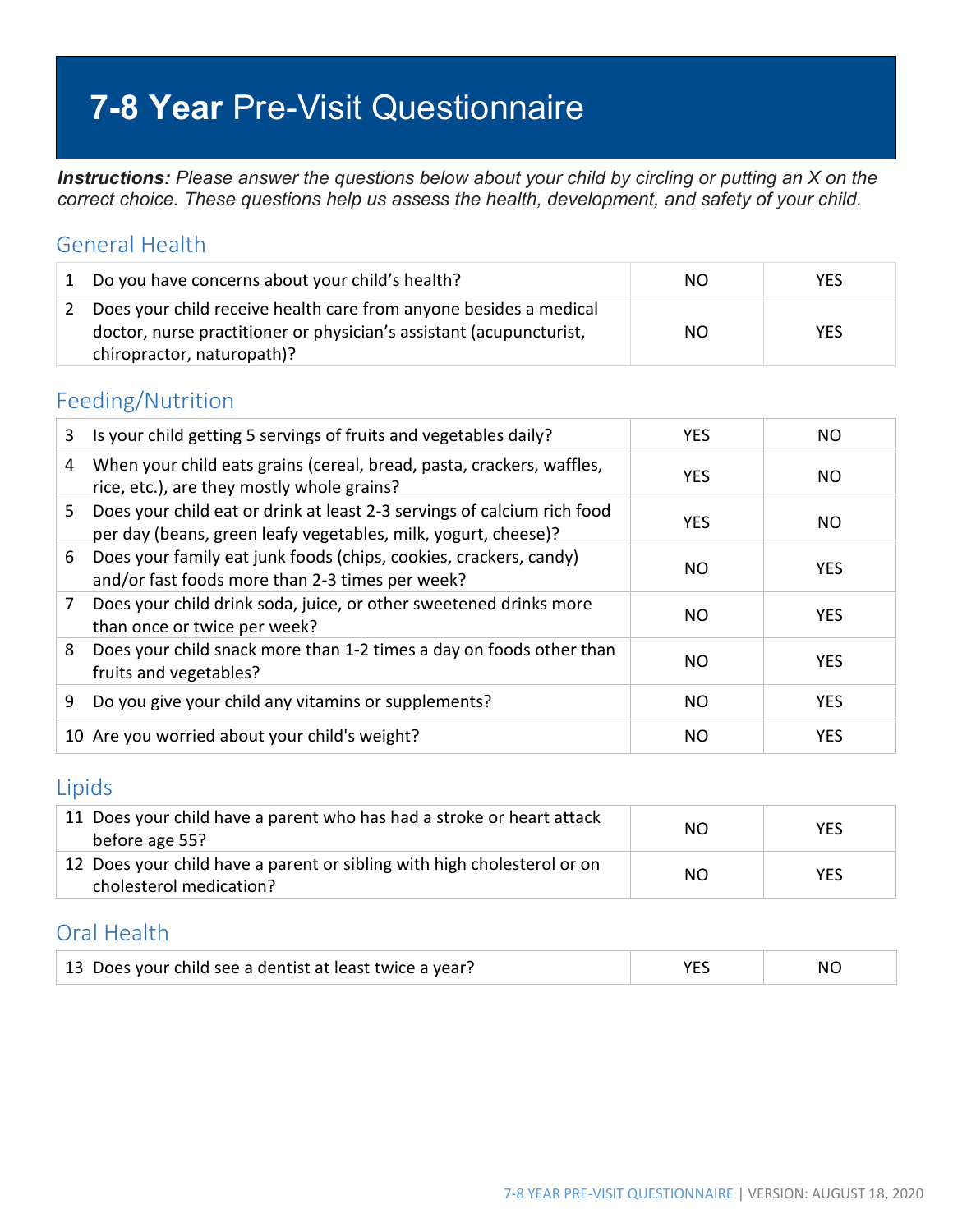# School

| 14 What grade is your child in?                                                              |     |            |
|----------------------------------------------------------------------------------------------|-----|------------|
| 15 What school does your child attend?                                                       |     |            |
| 16 Is your child having any problems with progress in school or ability to<br>learn?         | NO  | <b>YES</b> |
| 17 Is your child having any problems with sitting still or concentrating in<br>school?       | NO. | <b>YES</b> |
| 18 Is your child having any problems with getting along with teachers?                       | NO. | <b>YES</b> |
| 19 Is your child having any problems with happiness, self-esteem, self-<br>confidence?       | NΟ  | <b>YES</b> |
| 20 Is your child having any problems with peer relationships (lack of<br>friends, bullying)? | NO  | <b>YES</b> |
| 21 Does your child have an IEP or other learning plan?                                       | NO. | <b>YES</b> |

# Activity / Exercise / Screen Time

| 22 Does your child have more than 2 hours of screen time per day (TV,<br>smartphones, tablets)?                                                      | NO.        | <b>YES</b>     |
|------------------------------------------------------------------------------------------------------------------------------------------------------|------------|----------------|
| 23 Does your child have any screen time in his/her bedroom?                                                                                          | NO.        | <b>YES</b>     |
| 24 Do you and your family do active and educational activities like<br>walking, bicycling, swimming, going to libraries or going on nature<br>walks? | <b>YES</b> | NO.            |
| 25 Do you eat meals together as a family?                                                                                                            | <b>YES</b> | NO.            |
| 26 Does your child play actively for at least 1 hour ever day?                                                                                       | <b>YES</b> | N <sub>O</sub> |
| 27 Does your child have a hard time falling asleep or staying asleep at<br>night?                                                                    | NO.        | <b>YES</b>     |
| 28 Is your child sleeping 9-11 hours at night?                                                                                                       | <b>YES</b> | NO.            |

### Social Stressors

| 29 Have there been any major changes or stresses in your<br>family recently?                                    | NΟ  | <b>YES</b> |                  |
|-----------------------------------------------------------------------------------------------------------------|-----|------------|------------------|
| 30 Within the past 12 months have you worried that your<br>food would run out before you got money to buy more? | NO. | <b>YES</b> | <b>SOMETIMES</b> |
| 31 Within the past 12 months did you run out of food and you<br>didn't have money to get more?                  | NΟ  | <b>YES</b> | <b>SOMETIMES</b> |
| 32 Is there someone in your life that hurts you or your<br>children?                                            | NO  | <b>YFS</b> |                  |

# Safety

| 33 Do you have rules about internet safety? Do you have | ΝC |  |
|---------------------------------------------------------|----|--|
| parental controls set?                                  |    |  |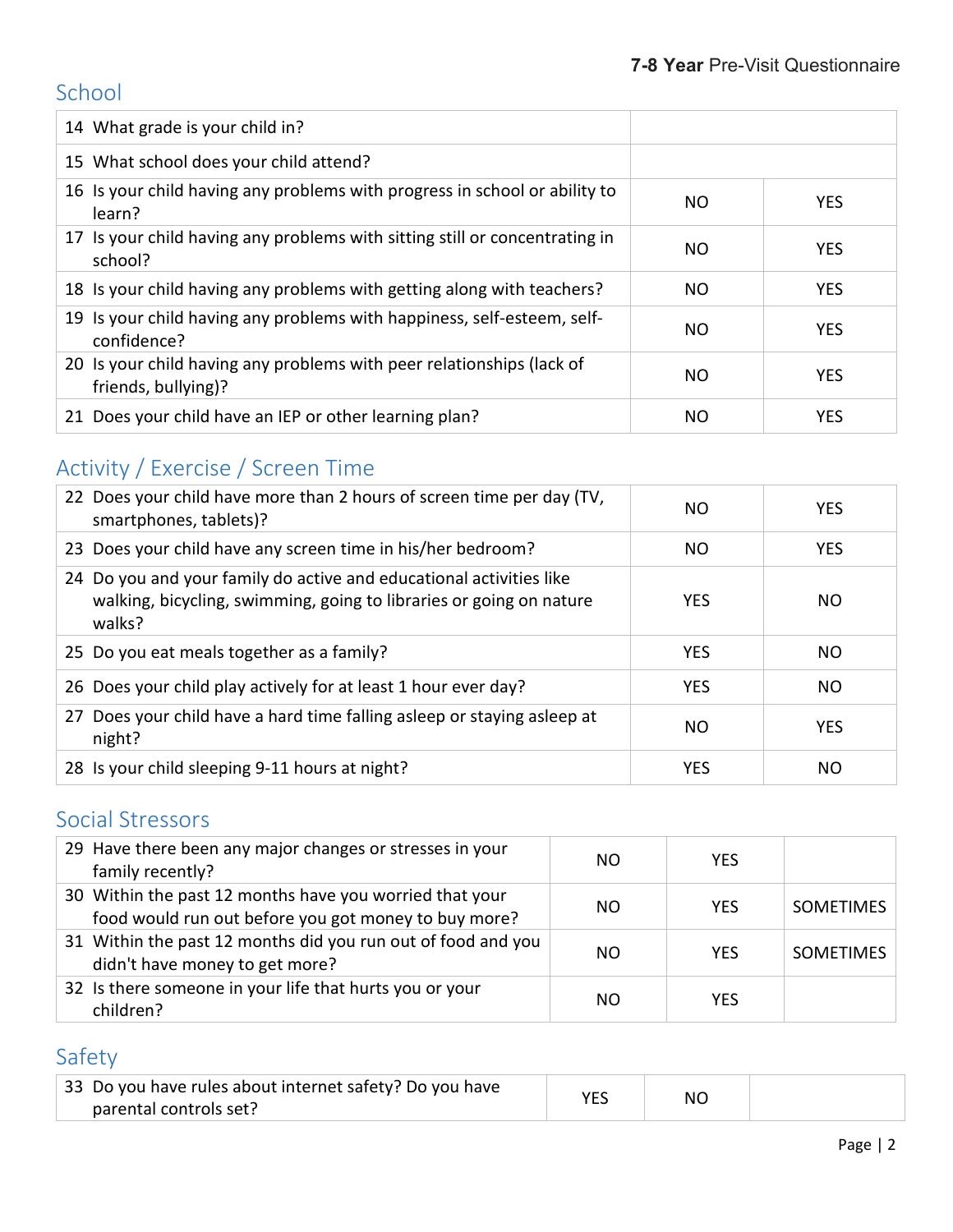| 34 Do you have rules about answering the door and phone at<br>home?                                        | <b>YES</b> | NO.        |               |
|------------------------------------------------------------------------------------------------------------|------------|------------|---------------|
| 35 Does your child wear a helmet when biking, skating,<br>skiing, or snowboarding?                         | <b>YES</b> | NO.        |               |
| 36 Does anyone smoke or vape around your child?                                                            | NO.        | <b>YES</b> |               |
| 37 Is there a gun in the home?                                                                             | NO.        | <b>YES</b> |               |
| a. If yes, is it locked in a safe with the ammunition stored<br>separately?                                | <b>YES</b> | NO.        | DOESN'T APPLY |
| 38 If your child has fair skin, you apply sunscreen if out in the<br>sun for longer than 15 to 30 minutes? | <b>YES</b> | NO.        | DOESN'T APPLY |
| 39 Do you have working smoke and carbon monoxide<br>detectors in your home?                                | <b>YES</b> | NO.        |               |
| 40 Does your child use a booster seat when in the car?                                                     | <b>YES</b> | NO.        |               |
| 41 Do you have a home fire escape plan?                                                                    | <b>YES</b> | NO.        |               |

# Tuberculosis

| 42 Has a family member or contact had tuberculosis disease (TB)?                                                        | NO. | <b>YES</b> |
|-------------------------------------------------------------------------------------------------------------------------|-----|------------|
| 43 Has a family member ever had a positive TB skin test (PPD)?                                                          | NO. | <b>YES</b> |
| 44 Was your child born in a high-risk country (countries other than the<br>U.S., Canada, Australia, or Western Europe)? | NO. | <b>YES</b> |
| 45 Has your child traveled to a high-risk country for more than a month?                                                | NO. | <b>YES</b> |

# Review of Systems

| 46 Do you have any concerns about your child's eating habits, weight<br>loss, or lack of energy? | NO. | <b>YES</b> |
|--------------------------------------------------------------------------------------------------|-----|------------|
| 47 Does your child have any sleep problems, including a lot of snoring?                          | NO. | <b>YES</b> |
| 48 Do you have concerns about your child's eyes or vision?                                       | NO  | <b>YES</b> |
| 49 Does your child have recurrent (many) ear, sinus or throat infections,<br>or nosebleeds?      | NO. | YES.       |
| 50 Does your child have chest pain, shortness of breath, or irregular<br>heartbeat?              | NO  | <b>YES</b> |
| 51 Does your child have frequent colds, cough, wheezing, recurrent lung<br>infections?           | NO  | <b>YES</b> |
| 52 Does your child complain about abdominal (tummy) pain, vomiting,<br>diarrhea, constipation?   | NO  | <b>YES</b> |
| 53 Does your child have kidney or bladder problems, infections, blood in<br>the urine?           | NO  | <b>YES</b> |
| 54 Do you have concerns about your child's skin, hair, or nails?                                 | NO  | <b>YES</b> |
| 55 Does your child complain about joint pain, stiffness, swelling, muscle<br>pain or weakness?   | NO  | <b>YES</b> |